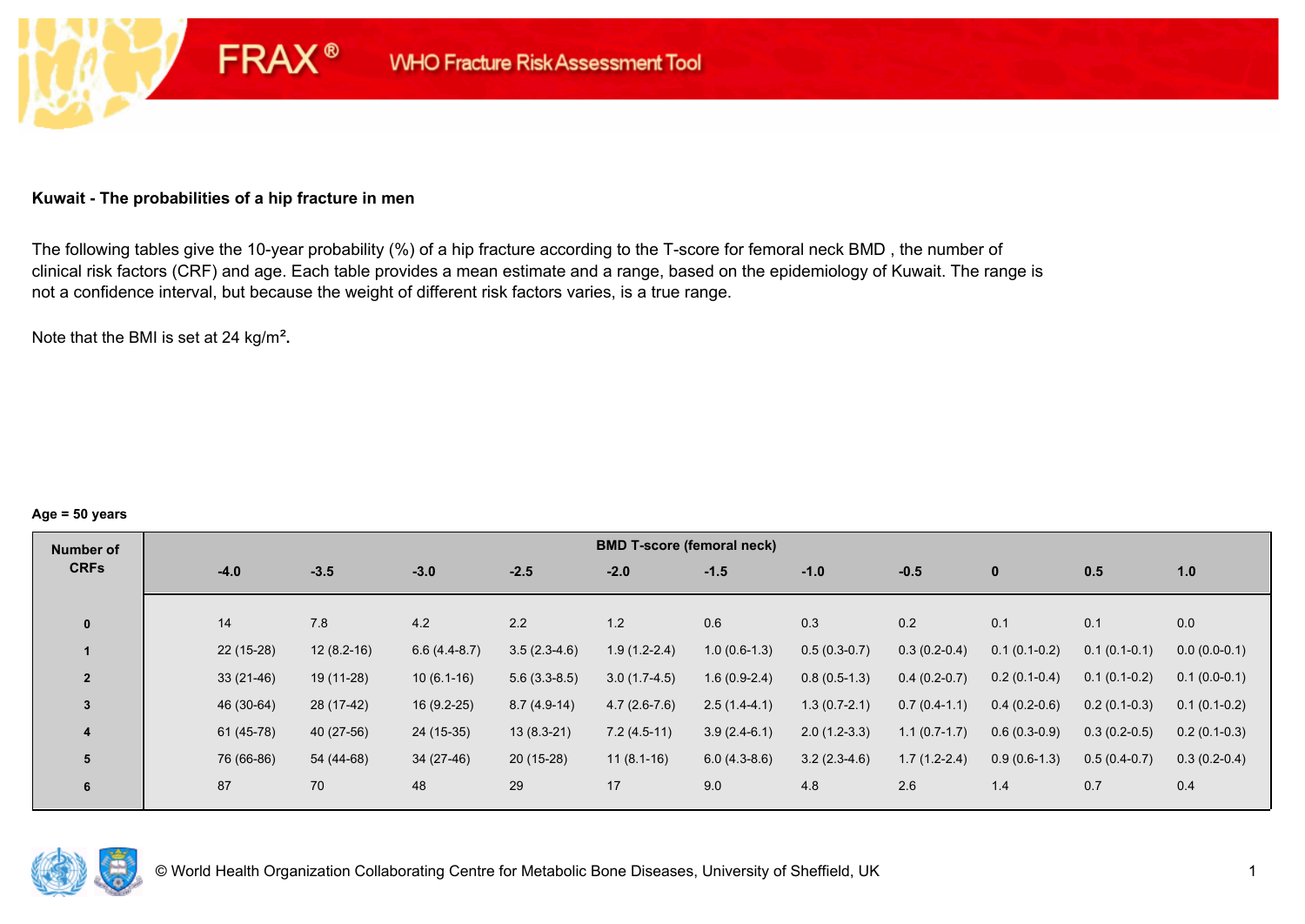**FRAX®** 

# **Age = 55 years**

| Number of      |             |              |                |                | <b>BMD T-score (femoral neck)</b> |                  |                |                |                |                |                |
|----------------|-------------|--------------|----------------|----------------|-----------------------------------|------------------|----------------|----------------|----------------|----------------|----------------|
| <b>CRFs</b>    | $-4.0$      | $-3.5$       | $-3.0$         | $-2.5$         | $-2.0$                            | $-1.5$           | $-1.0$         | $-0.5$         | $\bf{0}$       | 0.5            | 1.0            |
| $\mathbf 0$    | 16          | 8.8          | 4.9            | 2.7            | 1.5                               | 0.8              | 0.4            | 0.2            | 0.1            | 0.1            | 0.0            |
|                | $23(16-28)$ | $14(9.2-17)$ | $7.6(5.1-9.4)$ | $4.2(2.8-5.2)$ | $2.3(1.5-2.9)$                    | $1.3(0.8-1.6)$   | $0.7(0.5-0.9)$ | $0.4(0.3-0.5)$ | $0.2(0.1-0.3)$ | $0.1(0.1-0.2)$ | $0.1(0.0-0.1)$ |
| $\overline{2}$ | $34(22-45)$ | $20(13-28)$  | $12(7.2-17)$   | $6.6(4.0-9.5)$ | $3.6(2.2-5.3)$                    | $2.0(1.2-2.9)$   | $1.1(0.7-1.6)$ | $0.6(0.4-0.9)$ | $0.3(0.2-0.5)$ | $0.2(0.1-0.3)$ | $0.1(0.1-0.2)$ |
| $\mathbf{3}$   | 47 (32-63)  | $30(19-43)$  | 18 (11-26)     | $10(6.0-15)$   | $5.6(3.3-8.8)$                    | $3.1(1.8-4.9)$   | $1.7(1.0-2.7)$ | $0.9(0.5-1.5)$ | $0.5(0.3-0.8)$ | $0.3(0.2-0.5)$ | $0.2(0.1-0.3)$ |
| 4              | 61 (47-76)  | 41 (30-56)   | 26 (18-37)     | $15(10-23)$    | $8.6(5.6-13)$                     | $4.8(3.1 - 7.4)$ | $2.6(1.7-4.1)$ | $1.4(0.9-2.2)$ | $0.8(0.5-1.3)$ | $0.5(0.3-0.7)$ | $0.3(0.2-0.4)$ |
| 5              | 75 (67-85)  | 55 (47-68)   | 36 (30-48)     | 22 (18-30)     | $13(10-18)$                       | $7.2(5.6-10)$    | $4.0(3.1-5.7)$ | $2.2(1.7-3.2)$ | $1.2(1.0-1.8)$ | $0.7(0.5-1.0)$ | $0.4(0.3-0.6)$ |
| 6              | 86          | 70           | 50             | 32             | 19                                | 11               | 6.0            | 3.3            | 1.9            | 1.1            | 0.6            |

## **Age = 60 years**

| Number of      |             |              |                |                | <b>BMD T-score (femoral neck)</b> |                |                |                |                |                |                |
|----------------|-------------|--------------|----------------|----------------|-----------------------------------|----------------|----------------|----------------|----------------|----------------|----------------|
| <b>CRFs</b>    | $-4.0$      | $-3.5$       | $-3.0$         | $-2.5$         | $-2.0$                            | $-1.5$         | $-1.0$         | $-0.5$         | $\mathbf{0}$   | 0.5            | 1.0            |
| $\mathbf{0}$   | 15          | 8.8          | 5.2            | 3.0            | 1.8                               | 1.0            | 0.6            | 0.3            | 0.2            | 0.1            | 0.1            |
|                | $22(15-25)$ | $13(9.2-15)$ | $7.9(5.4-9.2)$ | $4.6(3.2-5.4)$ | $2.7(1.8-3.2)$                    | $1.6(1.1-1.9)$ | $0.9(0.6-1.1)$ | $0.5(0.4-0.6)$ | $0.3(0.2-0.4)$ | $0.2(0.1-0.2)$ | $0.1(0.1-0.1)$ |
| $\overline{2}$ | $31(21-40)$ | 19 (13-26)   | $12(7.6-16)$   | $7.1(4.5-9.6)$ | $4.1(2.6-5.7)$                    | $2.4(1.5-3.3)$ | $1.4(0.9-1.9)$ | $0.8(0.5-1.1)$ | $0.5(0.3-0.7)$ | $0.3(0.2-0.4)$ | $0.2(0.1-0.2)$ |
| 3              | 42 (30-55)  | 28 (19-38)   | $17(11-25)$    | $11(6.8-15)$   | $6.3(4.0-9.3)$                    | $3.7(2.3-5.5)$ | $2.1(1.3-3.2)$ | $1.2(0.8-1.9)$ | $0.7(0.5-1.1)$ | $0.4(0.3-0.7)$ | $0.3(0.2-0.4)$ |
| 4              | 55 (44-68)  | 38 (29-51)   | 25 (18-35)     | 16 (11-22)     | $9.4(6.6-14)$                     | $5.5(3.9-8.3)$ | $3.3(2.2-4.9)$ | $1.9(1.3-2.9)$ | $1.1(0.8-1.7)$ | $0.7(0.5-1.0)$ | $0.4(0.3-0.6)$ |
| 5              | 68 (62-78)  | $51(45-62)$  | $35(30-45)$    | 22 (19-30)     | 14 (11-19)                        | $8.2(6.9-12)$  | $4.9(4.0-6.9)$ | $2.9(2.4-4.0)$ | $1.7(1.4-2.4)$ | $1.0(0.9-1.5)$ | $0.6(0.5-0.9)$ |
| 6              | 79          | 64           | 47             | 31             | 20                                | 12             | 7.2            | 4.2            | 2.6            | 1.5            | 0.9            |

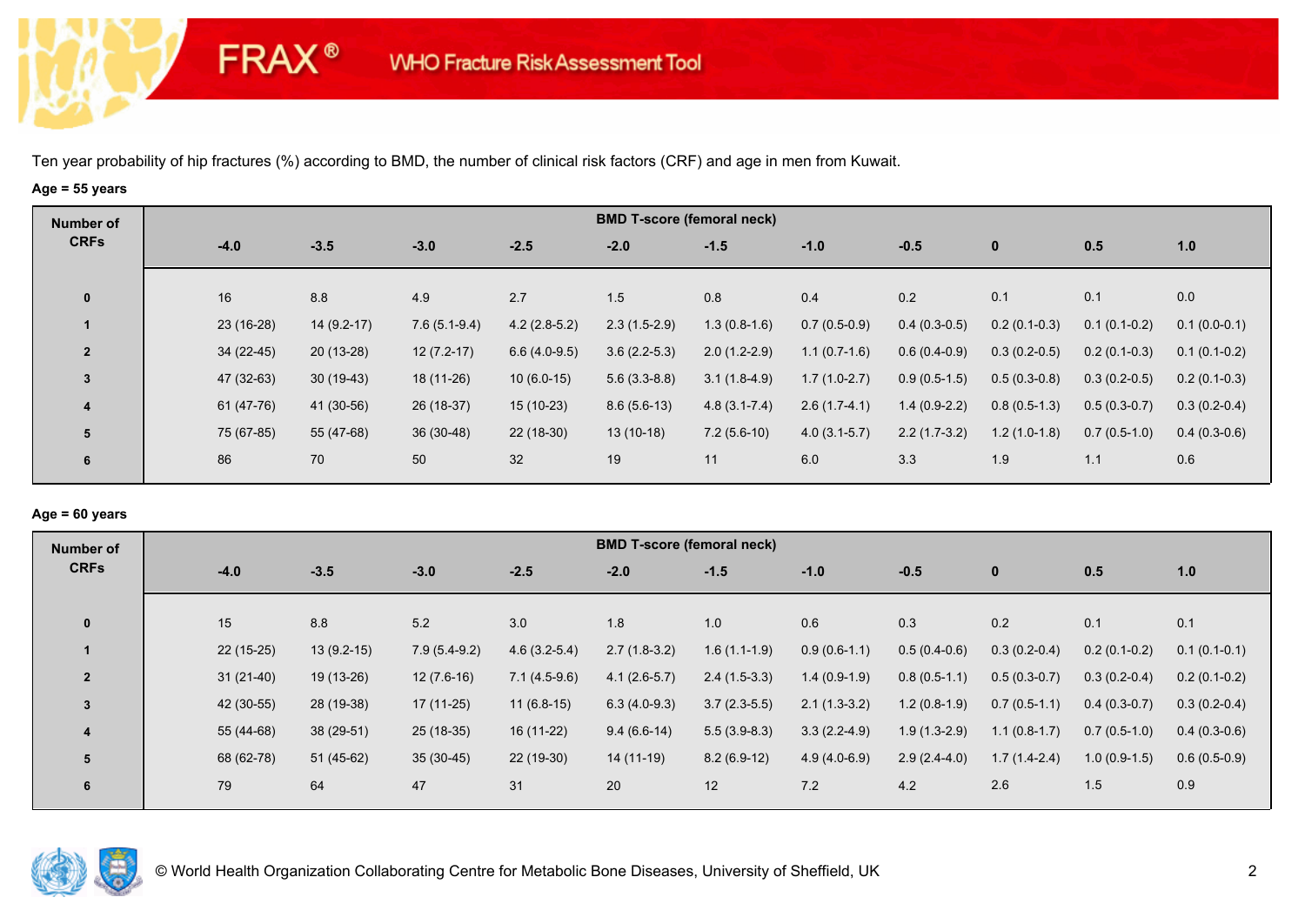**FRAX®** 

# **Age = 65 years**

| Number of      |             |              |                |                | <b>BMD T-score (femoral neck)</b> |                |                |                |                |                |                |
|----------------|-------------|--------------|----------------|----------------|-----------------------------------|----------------|----------------|----------------|----------------|----------------|----------------|
| <b>CRFs</b>    | $-4.0$      | $-3.5$       | $-3.0$         | $-2.5$         | $-2.0$                            | $-1.5$         | $-1.0$         | $-0.5$         | $\mathbf 0$    | 0.5            | 1.0            |
|                | 13          | 8.1          | 5.1            |                |                                   |                | 0.7            | 0.5            |                |                |                |
| $\mathbf 0$    |             |              |                | 3.1            | 1.9                               | 1.2            |                |                | 0.3            | 0.2            | 0.1            |
|                | 19 (13-21)  | $12(8.5-14)$ | $7.5(5.3-8.8)$ | $4.7(3.3-5.5)$ | $2.9(2.0-3.4)$                    | $1.8(1.3-2.1)$ | $1.1(0.8-1.3)$ | $0.7(0.5-0.8)$ | $0.4(0.3-0.5)$ | $0.3(0.2-0.3)$ | $0.2(0.1-0.2)$ |
| $\overline{2}$ | 26 (18-33)  | $17(12-22)$  | $11(7.5-14)$   | $7.0(4.7-9.1)$ | $4.4(2.9-5.7)$                    | $2.7(1.8-3.5)$ | $1.7(1.1-2.2)$ | $1.0(0.7-1.4)$ | $0.7(0.4-0.9)$ | $0.4(0.3-0.6)$ | $0.3(0.2-0.4)$ |
| 3              | $36(27-45)$ | 24 (17-32)   | $16(11-21)$    | $10(7.0-14)$   | $6.5(4.4-9.0)$                    | $4.0(2.7-5.6)$ | $2.5(1.7-3.5)$ | $1.6(1.0-2.2)$ | $1.0(0.7-1.4)$ | $0.6(0.4-0.9)$ | $0.4(0.3-0.6)$ |
| 4              | 46 (38-57)  | $33(26-43)$  | 22 (17-30)     | $15(11-20)$    | $9.4(7.0-13)$                     | $5.9(4.4-8.5)$ | $3.7(2.7-5.3)$ | $2.3(1.7-3.3)$ | $1.5(1.1-2.1)$ | $0.9(0.7-1.4)$ | $0.6(0.4-0.9)$ |
| 5              | 58 (54-67)  | 44 (39-54)   | $31(27-40)$    | $21(18-27)$    | $13(11-18)$                       | $8.6(7.3-12)$  | $5.4(4.5-7.5)$ | $3.4(2.8-4.7)$ | $2.2(1.8-3.0)$ | $1.4(1.2-1.9)$ | $0.9(0.7-1.2)$ |
| 6              | 69          | 55           | 41             | 29             | 19                                | 12             | 7.8            | 5.0            | 3.2            | 2.0            | 1.3            |
|                |             |              |                |                |                                   |                |                |                |                |                |                |

## **Age = 70 years**

| Number of      |             |             |                |                | <b>BMD T-score (femoral neck)</b> |                |                |                  |                |                |                |
|----------------|-------------|-------------|----------------|----------------|-----------------------------------|----------------|----------------|------------------|----------------|----------------|----------------|
| <b>CRFs</b>    | $-4.0$      | $-3.5$      | $-3.0$         | $-2.5$         | $-2.0$                            | $-1.5$         | $-1.0$         | $-0.5$           | $\mathbf 0$    | 0.5            | 1.0            |
|                |             |             |                |                |                                   |                |                |                  |                |                |                |
| $\mathbf{0}$   | 11          | 7.2         | 4.8            | 3.2            | 2.1                               | 1.4            | 0.9            | 0.6              | 0.4            | 0.3            | 0.2            |
|                | $17(15-21)$ | $12(10-15)$ | $7.7(6.7-9.9)$ | $5.1(4.4-6.6)$ | $3.4(2.9-4.4)$                    | $2.2(1.9-2.9)$ | $1.5(1.3-1.9)$ | $1.0(0.8-1.3)$   | $0.7(0.6-0.8)$ | $0.4(0.4-0.6)$ | $0.3(0.3-0.4)$ |
| $\overline{2}$ | 26 (22-32)  | 18 (15-23)  | $12(10-16)$    | $8.2(6.7-11)$  | $5.5(4.4-7.3)$                    | $3.6(2.9-4.9)$ | $2.4(1.9-3.2)$ | $1.6(1.3-2.2)$   | $1.1(0.9-1.5)$ | $0.7(0.6-1.0)$ | $0.5(0.4-0.7)$ |
| $\overline{3}$ | $37(30-44)$ | $27(22-33)$ | $19(15-23)$    | $13(10-16)$    | $8.8(6.7-11)$                     | $5.9(4.5-7.4)$ | $3.9(2.9-4.9)$ | $2.6(2.0-3.3)$   | $1.8(1.3-2.3)$ | $1.2(0.9-1.5)$ | $0.8(0.6-1.0)$ |
| 4              | 49 (41-56)  | 38 (31-44)  | 28 (22-33)     | $20(15-23)$    | 14 (10-16)                        | $9.3(6.9-11)$  | $6.2(4.6-7.5)$ | $4.2(3.1-5.1)$   | $2.9(2.1-3.5)$ | $1.9(1.4-2.4)$ | $1.3(1.0-1.6)$ |
| 5              | $62(54-65)$ | 51 (43-54)  | 40 (32-43)     | 29 (23-32)     | $21(16-23)$                       | $14(11-16)$    | $9.8(7.5-11)$  | $6.7(5.1 - 7.6)$ | $4.6(3.5-5.2)$ | $3.1(2.4-3.6)$ | $2.1(1.6-2.4)$ |
| 6              | 72          | 63          | 52             | 41             | 31                                | 22             | 15             | 11               | 7.3            | 5.1            | 3.5            |
|                |             |             |                |                |                                   |                |                |                  |                |                |                |

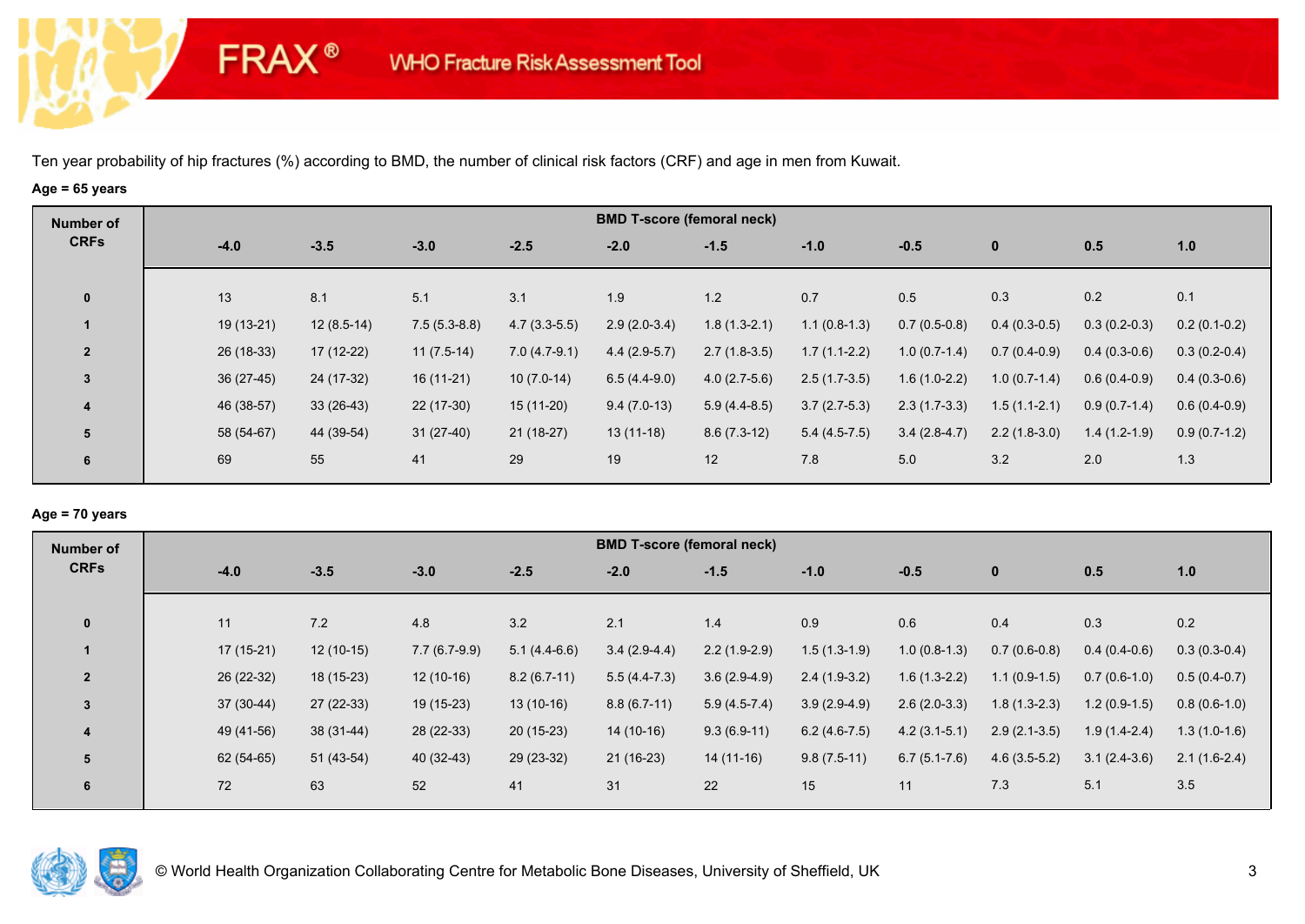**FRAX®** 

# **Age = 75 years**

| Number of      |             |              |               |               | <b>BMD T-score (femoral neck)</b> |                |                  |                |                |                |                |
|----------------|-------------|--------------|---------------|---------------|-----------------------------------|----------------|------------------|----------------|----------------|----------------|----------------|
| <b>CRFs</b>    | $-4.0$      | $-3.5$       | $-3.0$        | $-2.5$        | $-2.0$                            | $-1.5$         | $-1.0$           | $-0.5$         | $\mathbf 0$    | 0.5            | 1.0            |
|                |             |              |               |               |                                   |                |                  |                |                |                |                |
| $\mathbf 0$    | 9.1         | 6.4          | 4.5           | 3.1           | 2.2                               | 1.5            | 1.1              | 0.7            | 0.5            | 0.4            | 0.3            |
|                | 16 (13-32)  | $12(9.0-24)$ | $8.5(6.3-18)$ | $6.0(4.4-13)$ | $4.2(3.1-9.1)$                    | $3.0(2.2-6.4)$ | $2.1(1.5-4.5)$   | $1.5(1.1-3.2)$ | $1.1(0.8-2.3)$ | $0.8(0.5-1.6)$ | $0.5(0.4-1.2)$ |
| $\overline{2}$ | 26 (17-43)  | $20(12-34)$  | 15 (8.9-26)   | $11(6.3-20)$  | $7.6(4.4-14)$                     | $5.4(3.1-10)$  | $3.8(2.1 - 7.3)$ | $2.7(1.5-5.3)$ | $2.0(1.1-3.8)$ | $1.4(0.8-2.7)$ | $1.0(0.6-2.0)$ |
| 3              | 38 (23-54)  | $31(17-45)$  | 24 (13-36)    | $18(9.1-28)$  | $13(6.4-21)$                      | $9.3(4.5-15)$  | $6.6(3.2-11)$    | $4.8(2.3-7.9)$ | $3.5(1.6-5.7)$ | $2.5(1.2-4.2)$ | $1.8(0.8-3.0)$ |
| 4              | $51(32-63)$ | 43 (25-54)   | $35(18-45)$   | $27(13-36)$   | $21(9.6-27)$                      | $15(6.8-20)$   | $11(4.8-15)$     | $8.2(3.4-11)$  | $6.0(2.5-8.3)$ | $4.3(1.8-6.1)$ | $3.1(1.3-4.4)$ |
| 5              | 64 (42-70)  | 56 (34-63)   | 48 (26-54)    | 39 (20-45)    | $31(14-36)$                       | 24 (10-27)     | 18 (7.5-20)      | $13(5.5-15)$   | $9.9(4.0-12)$  | $7.2(2.9-8.5)$ | $5.3(2.1-6.2)$ |
| 6              | 74          | 68           | 61            | 53            | 44                                | 35             | 27               | 21             | 16             | 12             | 8.7            |
|                |             |              |               |               |                                   |                |                  |                |                |                |                |

## **Age = 80 years**

| <b>Number of</b> |             |              |               |               | <b>BMD T-score (femoral neck)</b> |                |                |                |                |                |                |
|------------------|-------------|--------------|---------------|---------------|-----------------------------------|----------------|----------------|----------------|----------------|----------------|----------------|
| <b>CRFs</b>      | $-4.0$      | $-3.5$       | $-3.0$        | $-2.5$        | $-2.0$                            | $-1.5$         | $-1.0$         | $-0.5$         | $\mathbf{0}$   | 0.5            | 1.0            |
| $\mathbf{0}$     | 7.8         | 5.8          | 4.3           | 3.2           | 2.4                               | 1.7            | 1.3            | 1.0            | 0.7            | 0.6            | 0.4            |
|                  | 14 (10-28)  | $10(7.6-22)$ | $7.9(5.6-17)$ | $5.9(4.2-13)$ | $4.4(3.1-9.7)$                    | $3.3(2.3-7.2)$ | $2.4(1.7-5.4)$ | $1.8(1.3-4.1)$ | $1.4(1.0-3.1)$ | $1.1(0.7-2.4)$ | $0.8(0.5-1.8)$ |
| $\overline{2}$   | 22 (13-37)  | $17(10-30)$  | $13(7.7-24)$  | $10(5.8-19)$  | $7.7(4.3-14)$                     | $5.8(3.2-11)$  | $4.3(2.4-8.3)$ | $3.3(1.8-6.4)$ | $2.5(1.4-4.9)$ | $1.9(1.0-3.8)$ | $1.5(0.8-2.9)$ |
| $\overline{3}$   | $32(18-47)$ | 26 (14-39)   | $21(11-32)$   | $16(8.0-26)$  | $13(6.0-21)$                      | $9.6(4.5-16)$  | $7.3(3.4-12)$  | $5.6(2.6-9.5)$ | $4.3(2.0-7.3)$ | $3.3(1.5-5.6)$ | $2.5(1.1-4.3)$ |
| 4                | 43 (24-55)  | 37 (19-48)   | $30(15-41)$   | 25 (12-34)    | 19 (8.8-27)                       | $15(6.7-21)$   | $12(5.0-17)$   | $9.2(3.9-13)$  | $7.1(3.0-10)$  | $5.5(2.3-7.9)$ | $4.2(1.7-6.0)$ |
| 5                | $55(33-61)$ | 48 (27-55)   | 41 (21-47)    | $35(17-40)$   | 28 (13-33)                        | 23 (9.9-27)    | $18(7.5-21)$   | $14(5.8-17)$   | $11(4.5-14)$   | $8.8(3.4-11)$  | $6.8(2.6-8.3)$ |
| 6                | 66          | 60           | 53            | 46            | 39                                | 33             | 26             | 22             | 17             | 14             | 11             |